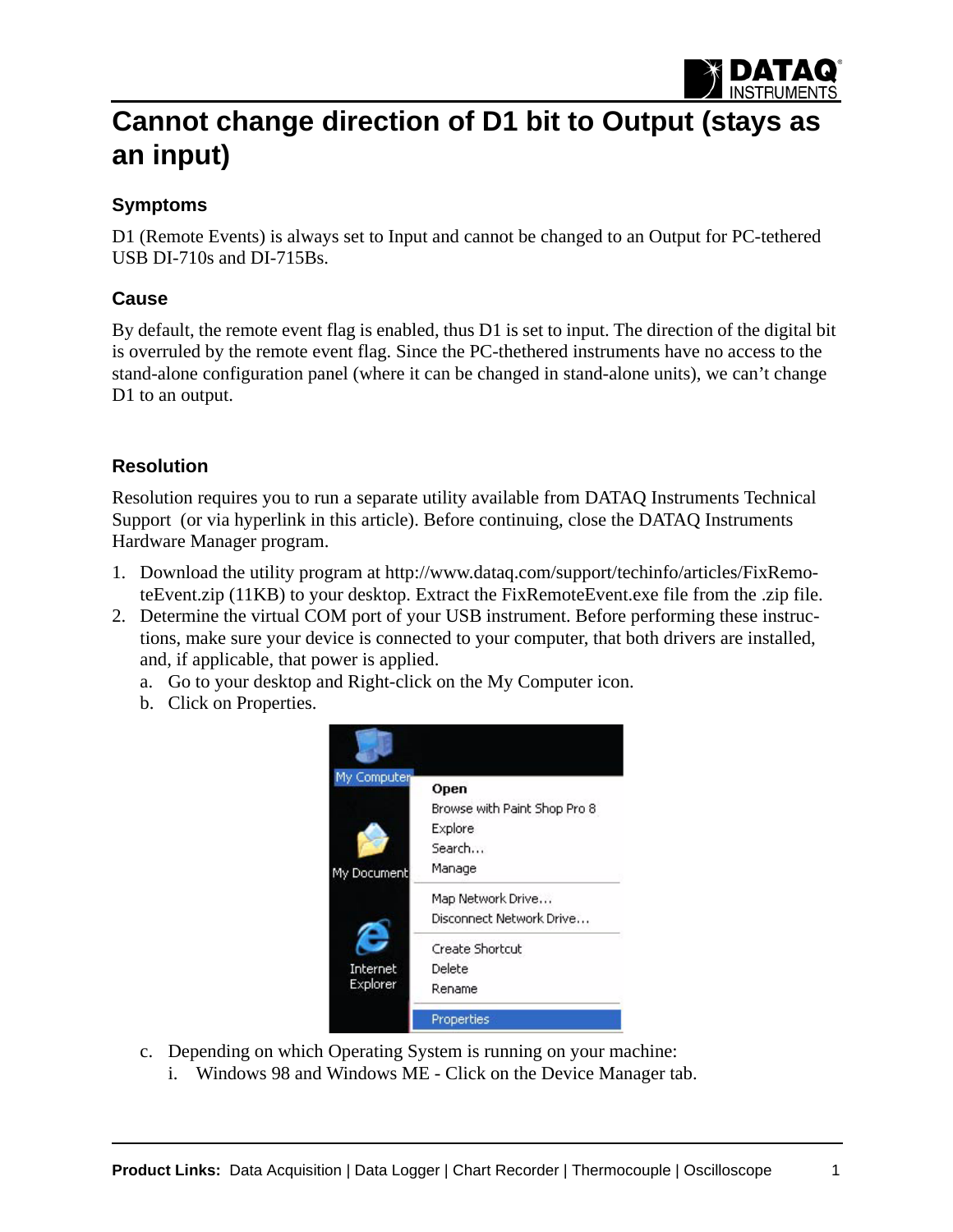

ii. Windows 2000 and Windows XP - Click on the Hardware tab, then click on the Device

| <b>System Restore</b>    | <b>Automatic Updates</b>                                                                                              |          |                   | Remote   |
|--------------------------|-----------------------------------------------------------------------------------------------------------------------|----------|-------------------|----------|
| General                  | Computer Name                                                                                                         | Hardware |                   | Advanced |
|                          |                                                                                                                       |          |                   |          |
| Device Manager           |                                                                                                                       |          |                   |          |
|                          | The Device Manager lists all the hardware devices installed<br>on your computer. Use the Device Manager to change the |          |                   |          |
|                          | properties of any device.                                                                                             |          |                   |          |
|                          |                                                                                                                       |          | Device Manager    |          |
|                          |                                                                                                                       |          |                   |          |
| Drivers                  |                                                                                                                       |          |                   |          |
|                          |                                                                                                                       |          |                   |          |
|                          | Driver Signing lets you make sure that installed drivers are                                                          |          |                   |          |
|                          | compatible with Windows. Windows Update lets you set up<br>how Windows connects to Windows Update for drivers.        |          |                   |          |
|                          |                                                                                                                       |          |                   |          |
|                          | <b>Driver Signing</b>                                                                                                 |          | Windows Update    |          |
|                          |                                                                                                                       |          |                   |          |
| <b>Hardware Profiles</b> |                                                                                                                       |          |                   |          |
|                          | Hardware profiles provide a way for you to set up and store<br>different hardware configurations.                     |          |                   |          |
|                          |                                                                                                                       |          |                   |          |
|                          |                                                                                                                       |          | Hardware Profiles |          |
|                          |                                                                                                                       |          |                   |          |

d. Find Ports (COM  $&$  LPT) and expand by clicking the + box to the left. This shows all COM and LPT ports currently assigned on your computer.

e. Find DATAQ DIxxx  $(COM#) - #$  is the COM port designated for your device.

| Device Manager                                                                                                                                                                                                                                                                                                       |  |  |
|----------------------------------------------------------------------------------------------------------------------------------------------------------------------------------------------------------------------------------------------------------------------------------------------------------------------|--|--|
| File<br>Help<br>Action<br>View                                                                                                                                                                                                                                                                                       |  |  |
| ぽ<br>n'a<br>丽<br>図<br><b>* 风观</b>                                                                                                                                                                                                                                                                                    |  |  |
| Keyboards<br>$+$<br>Mice and other pointing devices<br>$+$<br><b>Monitors</b><br>$\overline{+}$<br>Network adapters<br>Ports (COM & LPT)<br>Communications Port (COM1)<br>DATAQ DI-710-USB (COM6)<br>ECP Printer Port (LPT1)<br>Processors<br>Sound, video and game controllers<br>Storage volumes<br>System devices |  |  |